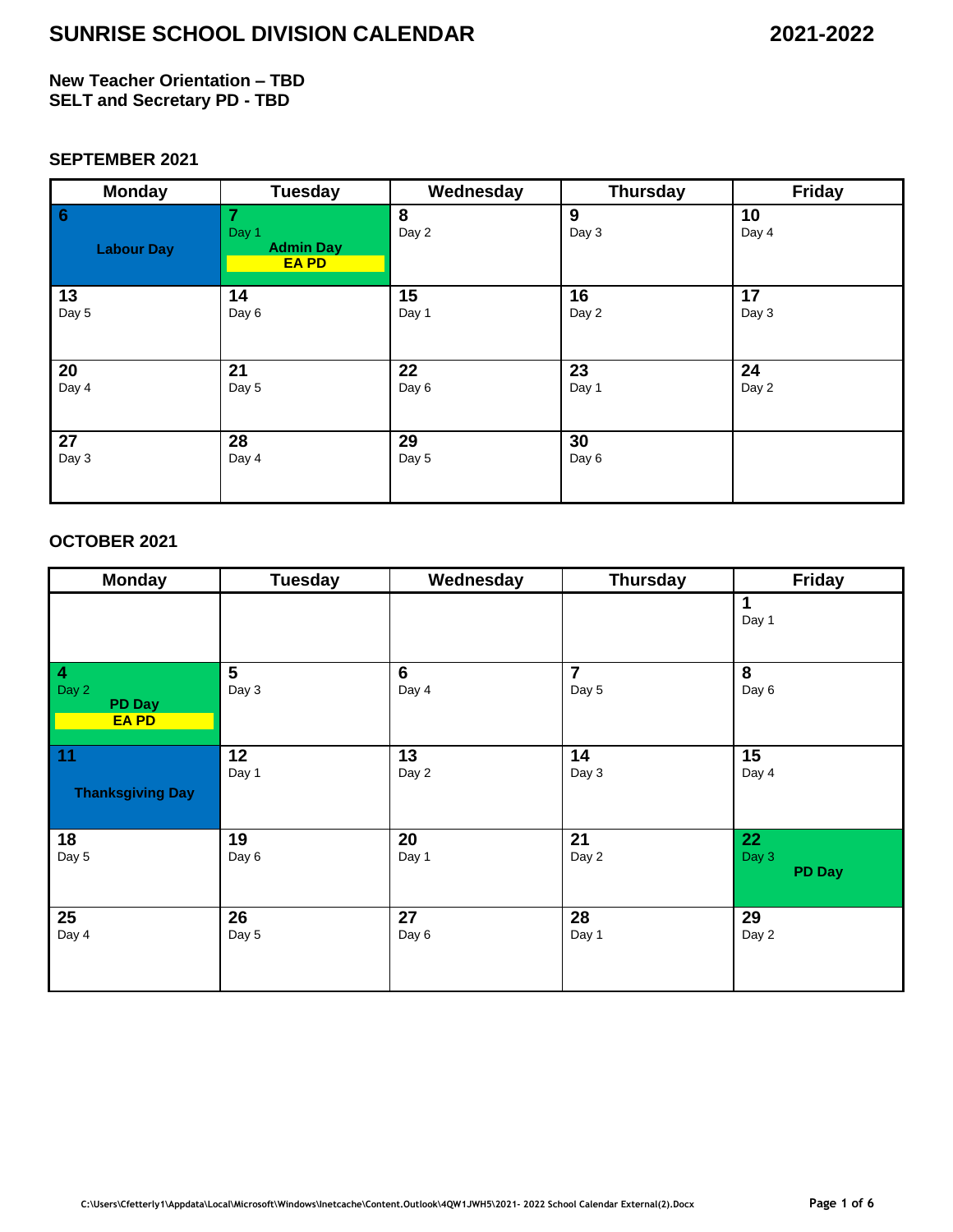## **NOVEMBER 2021**

| <b>Monday</b>        | <b>Tuesday</b>        | Wednesday             | <b>Thursday</b>        | Friday                                                          |
|----------------------|-----------------------|-----------------------|------------------------|-----------------------------------------------------------------|
| $\mathbf 1$<br>Day 3 | $\mathbf{2}$<br>Day 4 | $\mathbf{3}$<br>Day 5 | 4<br>Day 6             | $5\phantom{.0}$<br>Day 1<br><b>PD/Admin Day</b><br><b>EA PD</b> |
| 8                    | 9                     | 10                    | 11                     | 12                                                              |
| Day 2                | Day 3                 | Day 4                 | <b>Remembrance Day</b> | Day 5                                                           |
| 15                   | 16                    | 17                    | 18                     | 19                                                              |
| Day 6                | Day 1                 | Day 2                 | Day 3                  | Day 4                                                           |
| 22                   | 23                    | 24                    | 25                     | 26                                                              |
| Day 5                | Day 6                 | Day 1                 | Day 2                  | Day 3                                                           |
| 29<br>Day 4          | 30<br>Day 5           |                       |                        |                                                                 |

#### **DECEMBER 2021**

| <b>Monday</b>          | <b>Tuesday</b>         | Wednesday                                           | <b>Thursday</b>              | <b>Friday</b>                                |
|------------------------|------------------------|-----------------------------------------------------|------------------------------|----------------------------------------------|
|                        |                        | 1<br>Day 6                                          | $\overline{2}$<br>Day 1      | $\mathbf{3}$<br>Day 2<br><b>PD/Admin Day</b> |
| 6                      | $\overline{7}$         | 8                                                   | 9                            | 10                                           |
| Day 3                  | Day 4                  | Day 5                                               | Day 6                        | Day 1                                        |
| 13                     | 14                     | 15                                                  | 16                           | 17                                           |
| Day 2                  | Day 3                  | Day 4                                               | Day 5                        | Day 6                                        |
| 20<br>Day 1            | 21<br>Day 2            | 22<br>Day 3<br>Last teaching day<br>Early dismissal | 23<br><b>Christmas Break</b> | 24<br><b>Christmas Break</b>                 |
| 27                     | 28                     | 29                                                  | 30                           | 31                                           |
| <b>Christmas Break</b> | <b>Christmas Break</b> | <b>Christmas Break</b>                              | <b>Christmas Break</b>       | <b>Christmas Break</b>                       |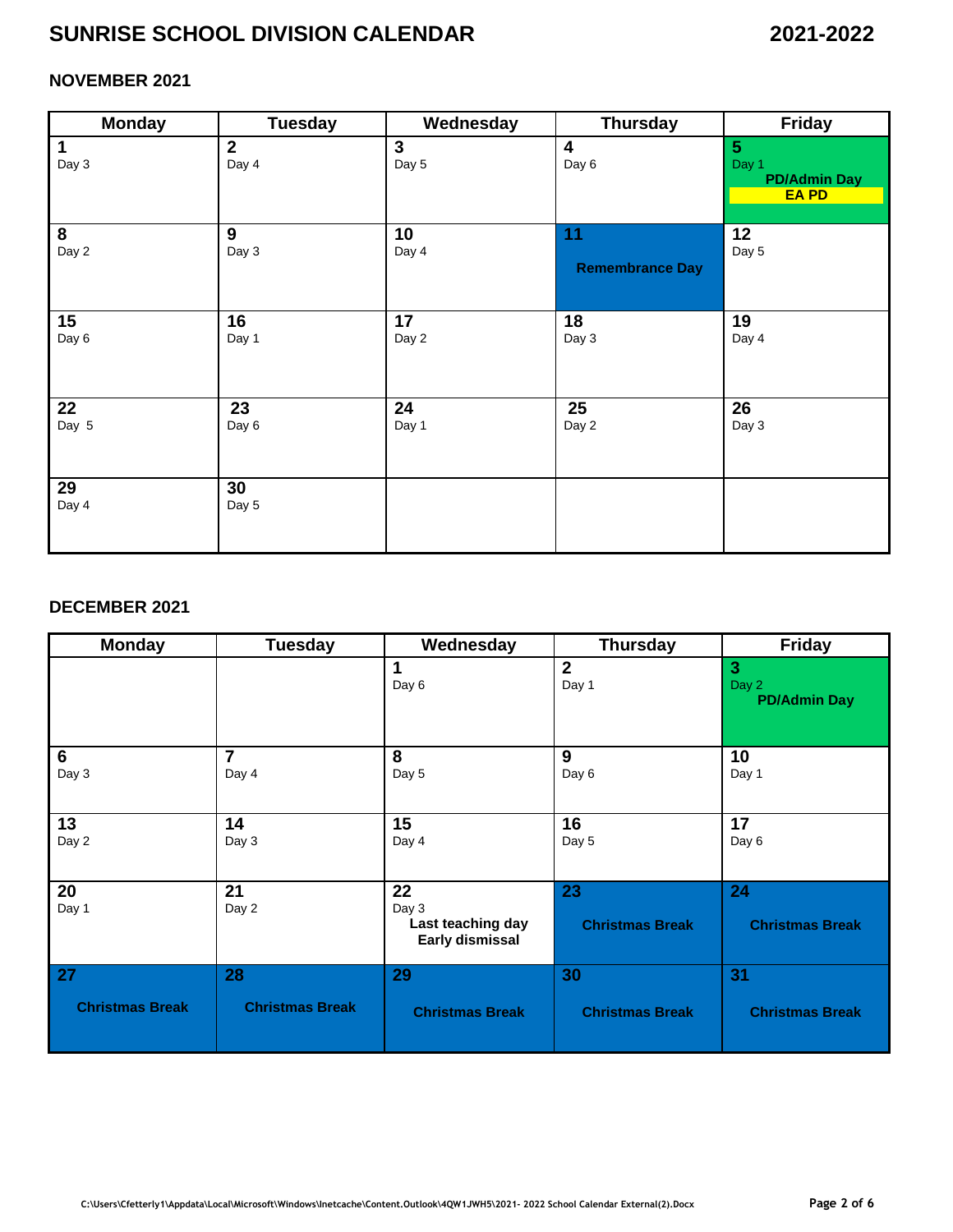## **JANUARY 2022**

| <b>Monday</b>                                     | <b>Tuesday</b>                                    | Wednesday                                 | <b>Thursday</b>                      | Friday                  |
|---------------------------------------------------|---------------------------------------------------|-------------------------------------------|--------------------------------------|-------------------------|
| $\overline{\mathbf{3}}$<br><b>Christmas Break</b> | $\overline{\mathbf{4}}$<br><b>Christmas Break</b> | $5\phantom{.0}$<br><b>Christmas Break</b> | 6<br>Day 4<br><b>School Re-opens</b> | $\overline{7}$<br>Day 5 |
|                                                   |                                                   |                                           |                                      |                         |
| 10<br>Day 6                                       | 11<br>Day 1                                       | 12<br>Day 2                               | 13<br>Day 3                          | 14<br>Day 4             |
| 17<br>Day 5                                       | 18<br>Day 6                                       | 19<br>Day 1                               | 20<br>Day 2                          | 21<br>Day 3             |
| 24<br>Day 4                                       | 25<br>Day 5                                       | 26<br>Day 6                               | 27<br>Day 1                          | 28<br>Day 2             |
| 31<br>Day 3                                       |                                                   |                                           |                                      |                         |

#### **FEBRUARY 2022**

l,

| <b>Monday</b>                                              | <b>Tuesday</b> | Wednesday             | <b>Thursday</b>                                        | Friday                                                                     |
|------------------------------------------------------------|----------------|-----------------------|--------------------------------------------------------|----------------------------------------------------------------------------|
|                                                            | 1<br>Day 4     | $\mathbf{2}$<br>Day 5 | $\mathbf{3}$<br>Day 6<br>1 <sup>st</sup> Semester Ends | 4<br>Day 1<br><b>Semester Break</b><br><b>PD/Admin Day</b><br><b>EA PD</b> |
| $\overline{7}$<br>Day 2<br>2 <sup>nd</sup> Semester Starts | 8<br>Day 3     | 9<br>Day 4            | 10<br>Day 5                                            | 11<br>Day 6                                                                |
| 14<br>Day 1                                                | 15<br>Day 2    | 16<br>Day 3           | 17<br>Day 4                                            | 18<br>Day 5                                                                |
| 21<br><b>Louis Riel Day</b>                                | 22<br>Day 6    | 23<br>Day 1           | 24<br>Day 2                                            | 25<br>Day 3                                                                |
| 28<br>Day 4                                                |                |                       |                                                        |                                                                            |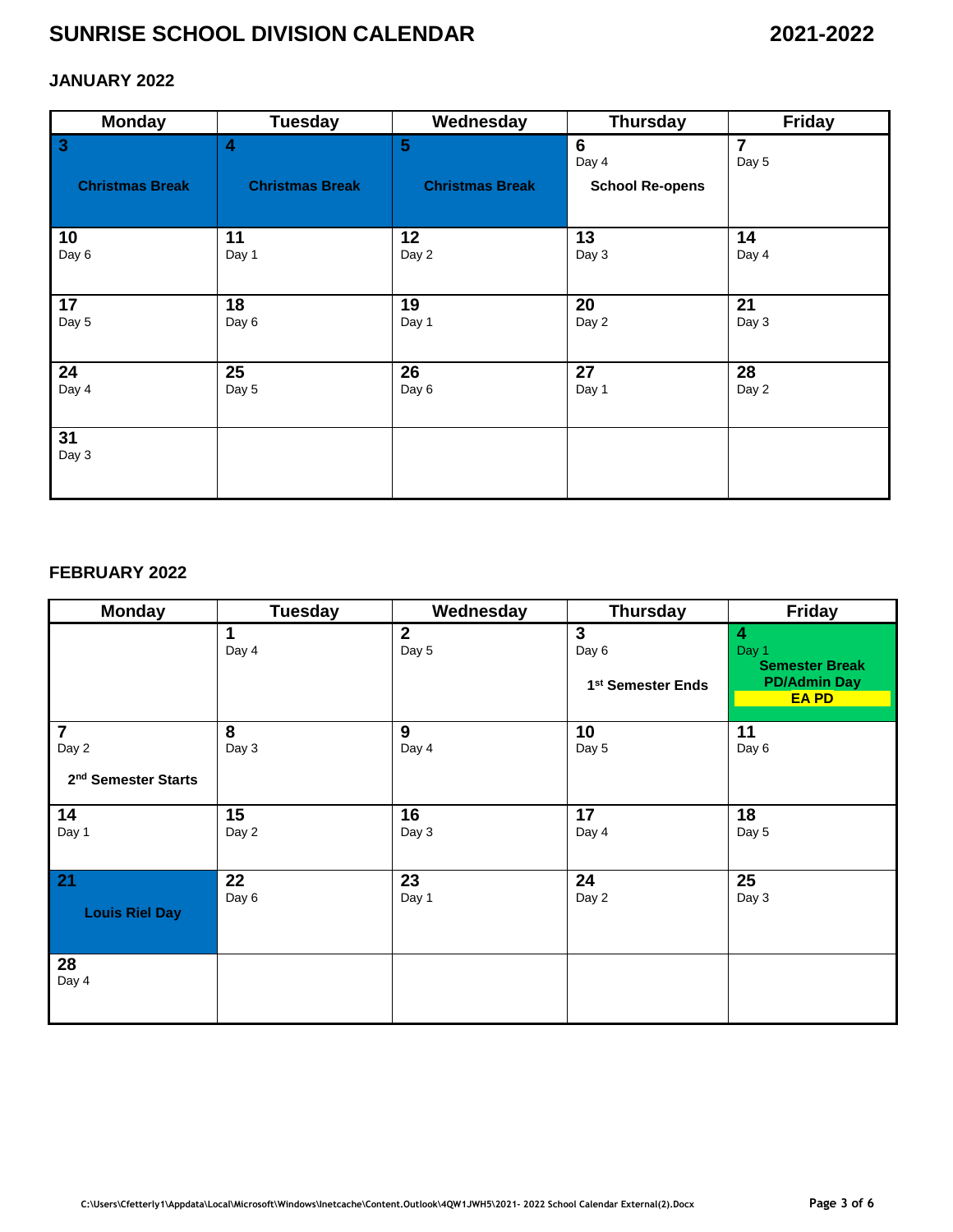## **MARCH 2022**

| <b>Monday</b>       | <b>Tuesday</b>      | Wednesday           | <b>Thursday</b>     | <b>Friday</b>                 |
|---------------------|---------------------|---------------------|---------------------|-------------------------------|
|                     | 1                   | $\mathbf{2}$        | 3                   | 4                             |
|                     | Day 5               | Day 6               | Day 1               | Day 2                         |
| $\overline{7}$      | 8                   | 9                   | 10                  | 11                            |
| Day 3               | Day 4               | Day 5               | Day 6               | Day 1                         |
| 14<br>Day 2         | 15<br>Day 3         | 16<br>Day 4         | 17<br>Day 5         | 18<br>Day 6<br>PD / Admin Day |
| 21                  | 22                  | 23                  | 24                  | 25                            |
| Day 1               | Day 2               | Day 3               | Day 4               | Day 5                         |
| 28                  | 29                  | 30                  | 31                  |                               |
| <b>Spring Break</b> | <b>Spring Break</b> | <b>Spring Break</b> | <b>Spring Break</b> |                               |

## **APRIL 2022**

| <b>Monday</b>           | <b>Tuesday</b> | Wednesday      | <b>Thursday</b> | Friday              |
|-------------------------|----------------|----------------|-----------------|---------------------|
|                         |                |                |                 | <b>Spring Break</b> |
| $\overline{\mathbf{4}}$ | 5              | $6\phantom{1}$ | $\overline{7}$  | 8                   |
| Day 6                   | Day 1          | Day 2          | Day 3           | Day 4               |
| 11                      | 12             | 13             | 14              | 15                  |
| Day 5                   | Day 6          | Day 1          | Day 2           | <b>Good Friday</b>  |
| 18                      | 19             | 20             | 21              | 22                  |
| Day 3                   | Day 4          | Day 5          | Day 6           | Day 1               |
| $\overline{25}$         | 26             | 27             | 28              | 29                  |
| Day 2<br><b>PD Day</b>  | Day 3          | Day 4          | Day 5           | Day 6               |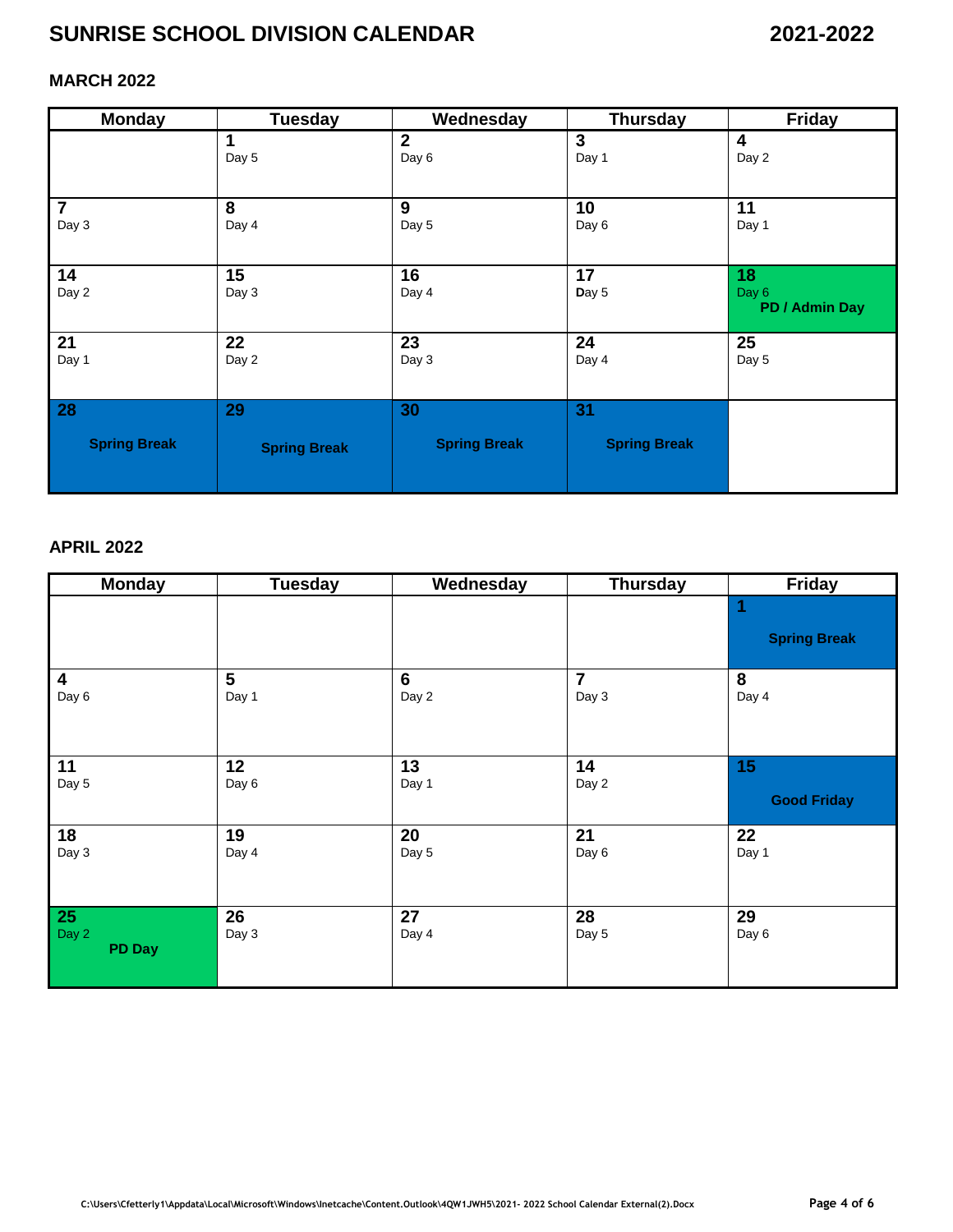## **MAY 2022**

| <b>Monday</b>                               | <b>Tuesday</b> | Wednesday               | <b>Thursday</b> | <b>Friday</b>  |
|---------------------------------------------|----------------|-------------------------|-----------------|----------------|
| $\mathbf{2}$                                | $\mathbf{3}$   | $\overline{\mathbf{4}}$ | $5\phantom{1}$  | $6\phantom{1}$ |
| Day 1                                       | Day 2          | Day 3                   | Day 4           | Day 5          |
| 9<br>Day 6<br><b>PD Day</b><br><b>EA PD</b> | 10<br>Day 1    | 11<br>Day 2             | 12<br>Day 3     | 13<br>Day 4    |
| 16                                          | 17             | 18                      | 19              | 20             |
| Day 5                                       | Day 6          | Day 1                   | Day 2           | Day 3          |
| 23                                          | 24             | 25                      | 26              | 27             |
| <b>Victoria Day</b>                         | Day 4          | Day 5                   | Day 6           | Day 1          |
| 30<br>Day 2                                 | 31<br>Day 3    |                         |                 |                |

### **JUNE 2022**

| <b>Monday</b>  | <b>Tuesday</b> | Wednesday                                             | <b>Thursday</b>                 | <b>Friday</b> |
|----------------|----------------|-------------------------------------------------------|---------------------------------|---------------|
|                |                | 1<br>Day 4                                            | $\overline{2}$<br>Day 5         | 3<br>Day 6    |
| $6\phantom{a}$ | $\overline{7}$ | 8                                                     | 9                               | 10            |
| Day 1          | Day 2          | Day 3                                                 | Day 4                           | Day 5         |
| 13             | 14             | 15                                                    | 16                              | 17            |
| Day 6          | Day 1          | Day 2                                                 | Day 3                           | Day 4         |
| 20             | 21             | 22                                                    | 23                              | 24            |
| Day 5          | Day 6          | Day 1                                                 | Day 2                           | Day 3         |
| 27<br>Day 4    | 28<br>Day 5    | 29<br>Day 6<br><b>Early Dismissal</b><br>for students | 30<br>Day 1<br><b>Admin Day</b> |               |